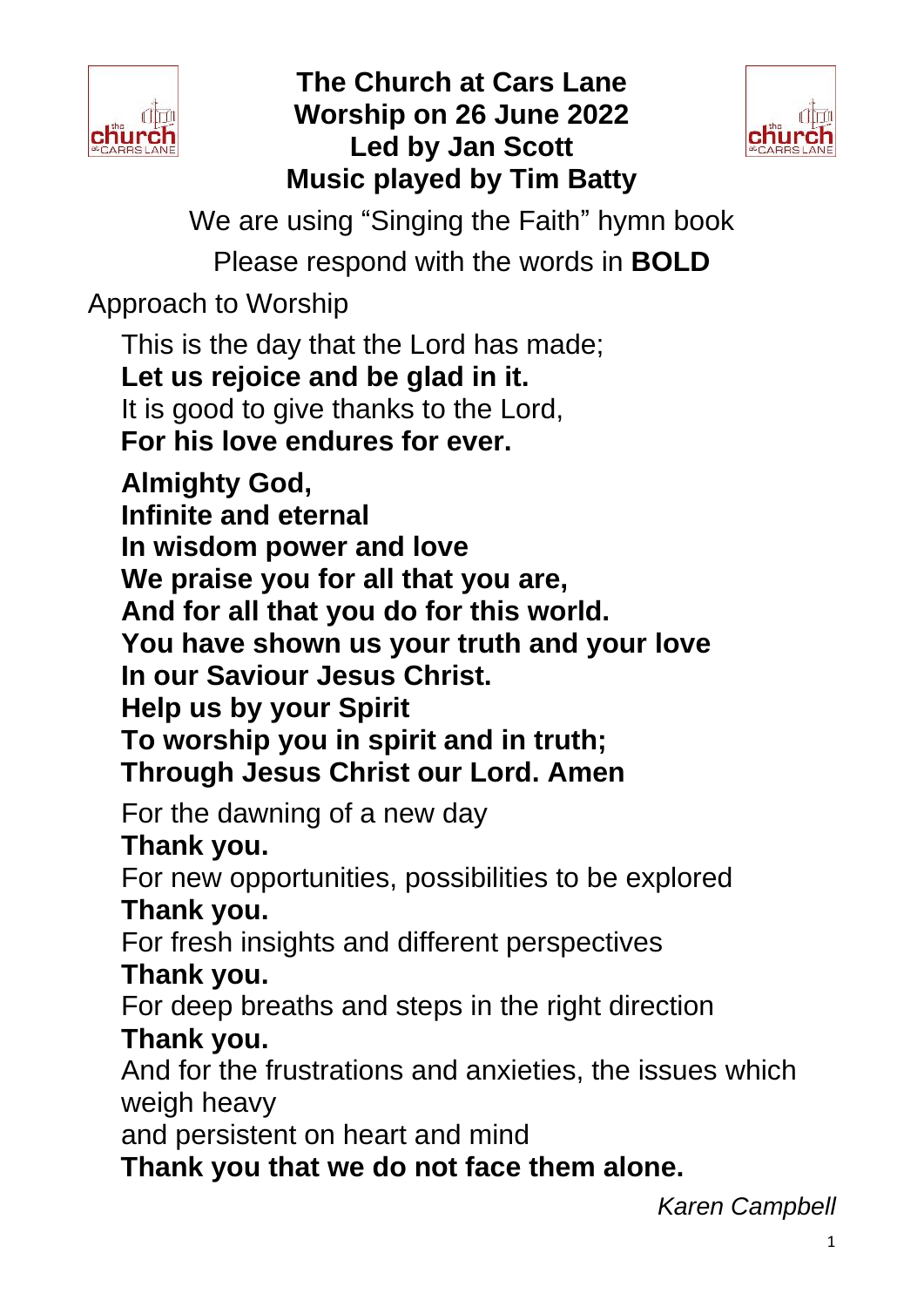**Hymn 51: Great is thy faithfulness**

**1 Great is thy faithfulness, O God my Father, there is no shadow of turning with thee; thou changest not, thy compassions, they fail not; as thou hast been thou for ever wilt be:**

*Great is thy faithfulness! Great is thy faithfulness! Morning by morning new mercies I see; all I have needed thy hand hath provided. Great is thy faithfulness, Lord, unto me.*

- **2 Summer and winter, and springtime and harvest, sun, moon and stars in their courses above, join with all nature in manifold witness to thy great faithfulness, mercy and love:**
- **3 Pardon for sin and a peace that endureth, thine own dear presence to cheer and to guide; strength for today and bright hope for tomorrow, blessings all mine, with ten thousand beside!**

*Thomas O. Chisholm (1866–1960) Reproduced from Singing the Faith Electronic Words Edition, number 51 Words and Music: © 1923, renewed 1951, Hope Publishing Company, Carol Stream, IL 60188, USA. All rights reserved. Used by permission.*

Reading: 2 Kings 2:1-14

Reflection

The Lord's Prayer

### **Hymn 157: God has spoken**

**1 God has spoken - by his prophets, spoken his unchanging word; each from age to age proclaiming God, the one, the righteous Lord. 'Mid the world's despair and turmoil one firm anchor holding fast:**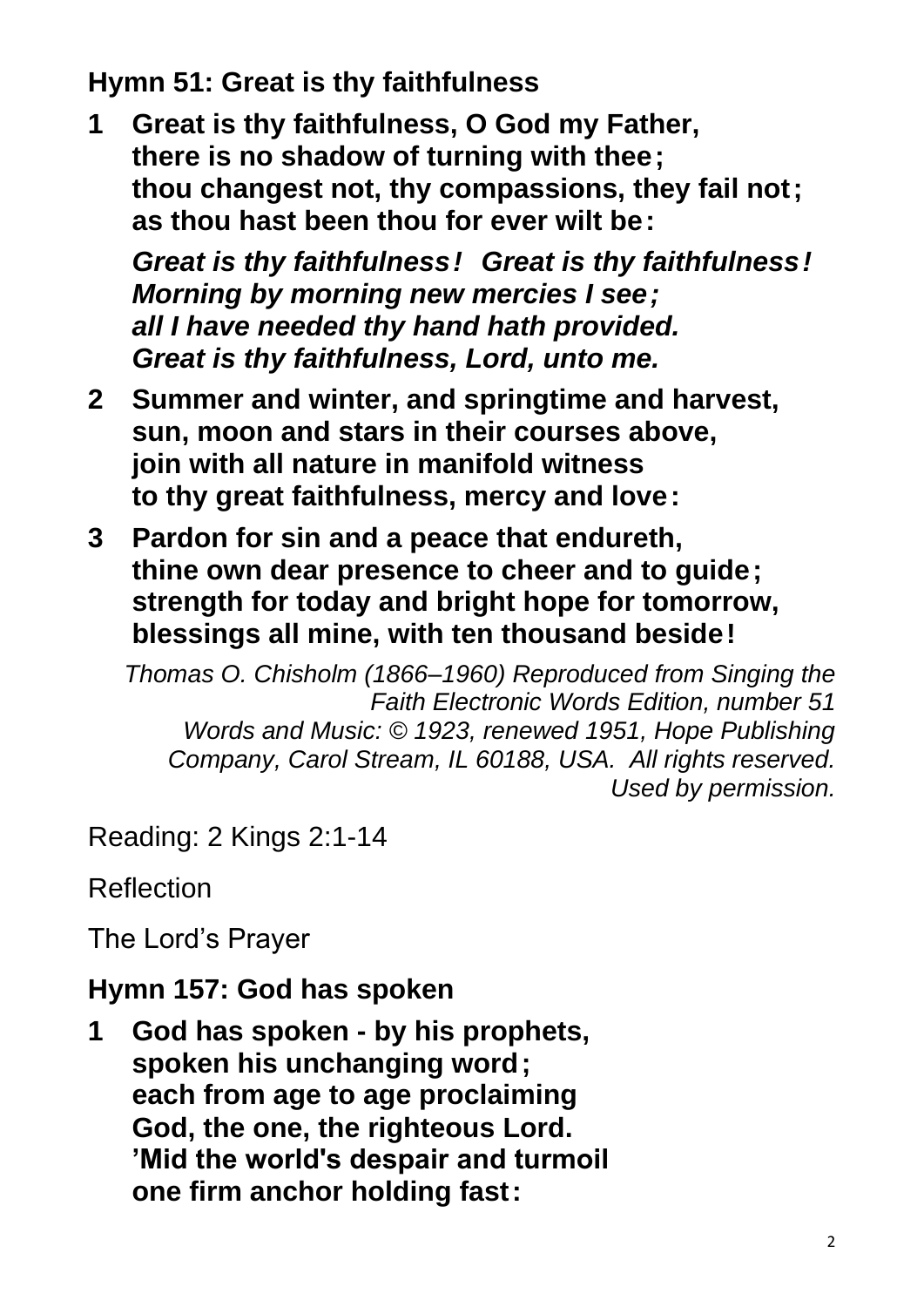**God eternal reigns forever, God the first, and God the last.**

- **2 God has spoken - by Christ Jesus, Christ, the everlasting Son, brightness of the Father's glory, with the Father ever one; spoken by the Word incarnate, God from God, ere time was born; Light from Light, to earth descending, Christ, revealing God to all.**
- **3 God is speaking - by the Spirit, speaking to our hearts again, in the age-long word expounding God's own message, now as then. Through the rise and fall of nations one sure faith is standing fast; God still speaks, the Word unchanging, God the first, and God the last.**

*George Wallace Briggs (1875–1959) Reproduced from Singing the Faith Electronic Words Edition, number 157 Words: © 1953, renewed 1981 The Hymn Society in the United States and Canada. Administered by Hope Publishing Company, Carol Stream, IL 60188, USA. All rights reserved. Used by permission.*

Readings: Psalm 77 Galatians 5:14

Rest – Relationship – Respair

#### **Hymn 513: Take this moment, sign and space**

**1 Take this moment, sign, and space; take my friends around; here among us make the place where your love is found.**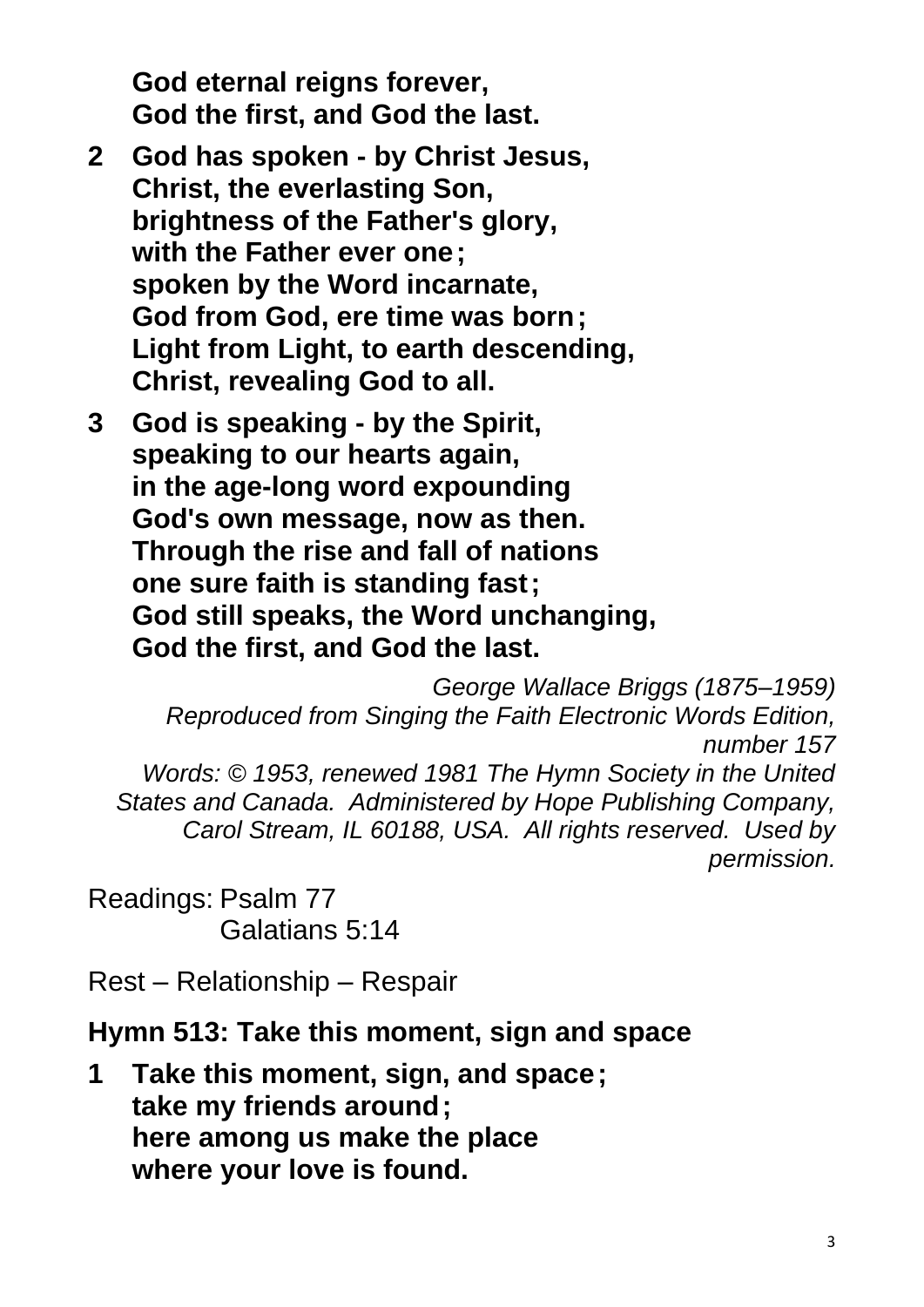- **2 Take the time to call my name, take the time to mend who I am and what I've been, all I've failed to tend.**
- **3 Take the tiredness of my days, take my past regret, letting your forgiveness touch all I can't forget.**
- **4 Take the little child in me, scared of growing old; help me here to find my worth made in Christ's own mould.**
- **5 Take my talents, take my skills, take what's yet to be; let my life be yours, and yet, let it still be me.**

*John L. Bell (b. 1949) and Graham Maule (b. 1958) Reproduced from Singing the Faith Electronic Words Edition, number 513 Words and Music: From Love From Below © 1989, WGRG, Iona Community, Glasgow G2 3DH Scotland. [www.wgrg.co.uk](http://www.wgrg.co.uk/)*

Intercessions:

Response from Psalm 77:

Your way, O God, is holy . . .

**You are the God who works wonders.**

# **Hymn 470: Lord, for the years**

**1 Lord, for the years your love has kept and guided, urged and inspired us, cheered us on our way, sought us and saved us, pardoned and provided, Lord of the years, we bring our thanks today.**